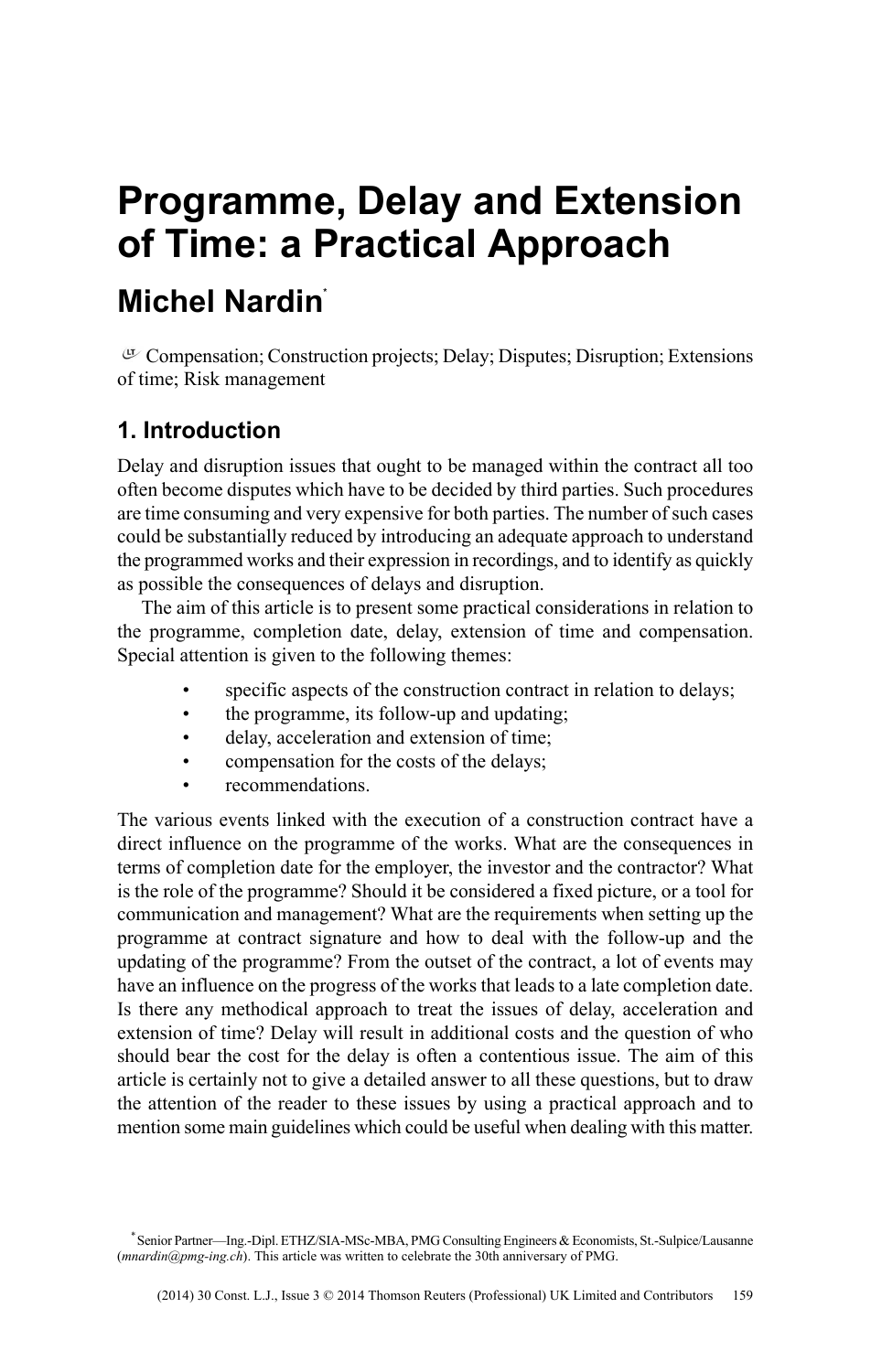## **2. Specific features of the construction contract**

#### *2.1 Requirements*

The construction contract is unique because it includes many specific features coming from the essence of the construction business. Actually, any kind of construction depends on various factors, whose importance may vary according to the specific conditions of each contract. These features are:

- A construction is in most cases a prototype, executed on site and not in a workshop.
- Large amounts of money are involved. It is a long-lasting investment and the investors—public or private—have legitimate expectations as to the end result and the return on their investment.
- The completion date is essential, as it corresponds to the beginning of the use or lifetime of the construction.
- Large impact on the environment.
- Numerous actors with various education, background culture, experience and expectations. They are committed to work together during the whole duration of the project without previous joint experience.
- The construction time is a more or less long-lasting period. External conditions, such as for instance local, political, or meteorological conditions cannot be easily mastered.
- The great number of various decision makers implies a strong need for efficient co-ordination.
- Quality of design, preliminary investigations, specifications, provided documents and contract documents are of great importance.
- Unforeseeable events.
- Underground conditions.
- Meteorological conditions.

From the above features, it can be seen that construction is linked with a large number of risks and that a lot of various events may have an influence on the programme of the works.

In this article, the two contracting parties are known as the "employer" and the "contractor". In some forms of contract, a third person, the "engineer", is appointed by the employer to act as contract administrator for the purpose of the contract. In the text, for the sake of clarity, the term "employer" includes both the engineer and the employer.

## *2.2 Objectives of the contract*

The construction contract fundamentally includes an obligation of result in terms of time—the completion date, quality and costs. This means that the contractor is obliged to deliver the works according to the contract provisions and that the employer has a legitimate expectation to get a result in line with their objectives. Therefore, they should also be ready to pay the corresponding amount of money. In some forms of contracts, the completion date is not part of the main obligation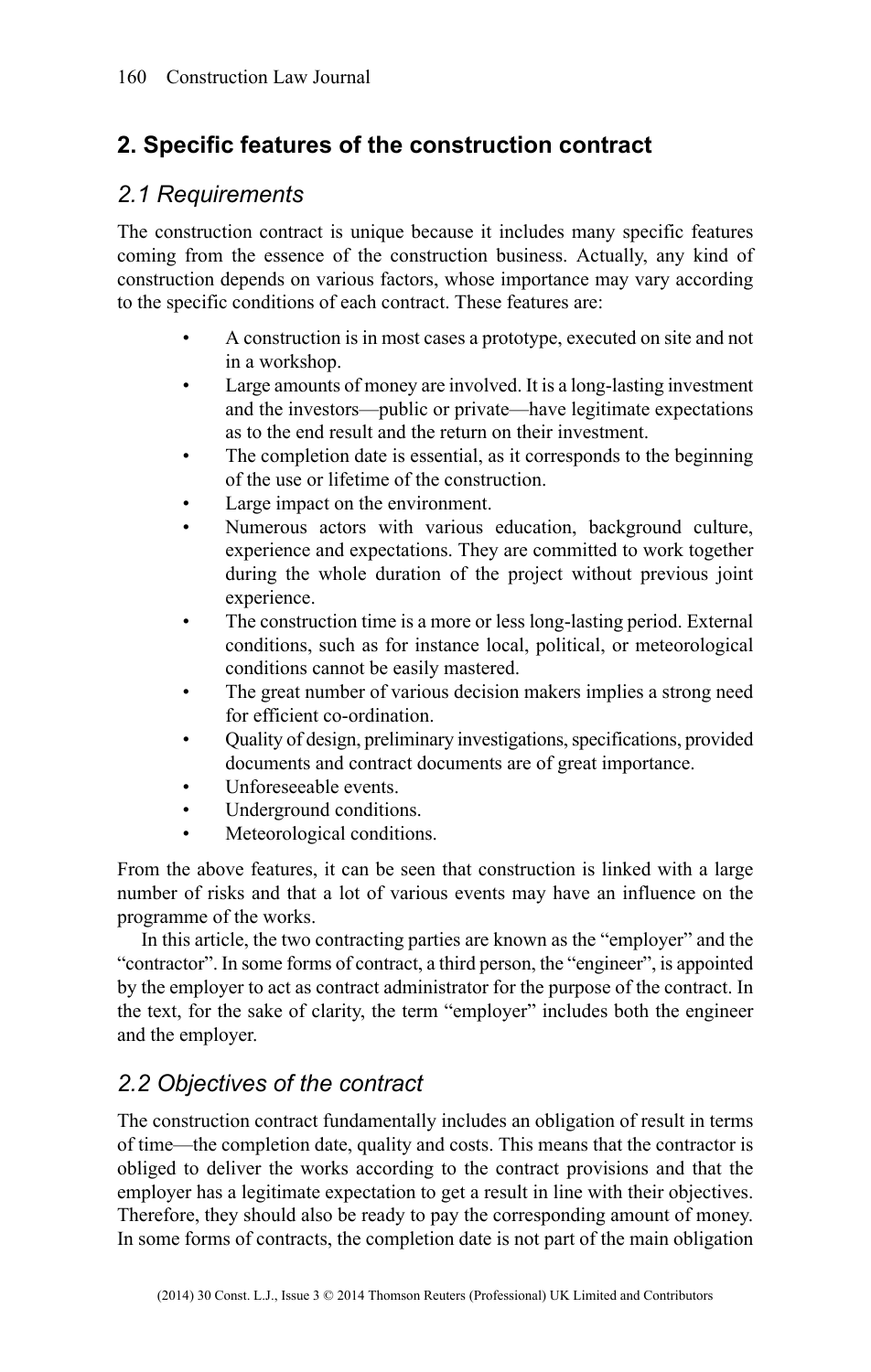but the contract provisions include milestones and/or a completion date, together with delay penalties.

Among these objectives, the completion date plays a major role for the employer as it corresponds to the beginning of the period of use of the work and of the return on their investment. Moreover, the respect of the completion date also plays an essential role for the investor in relation with their own investment constraints, their cash management during the construction process, as well as with the financial interests which should be taken into consideration.

The contractor should organise the whole logistical management of their works, as well as the performance of the works in such a way that they should be able to respect their obligation to perform the works within the contractual deadlines. In addition, a lot of costs—known as "time-related costs" (meaning costs which vary in direct relation with the passing of time)—incurred by the contractor are calculated in relation with the total duration of the works, which means that, if the completion date is delayed, such costs will further develop over the time and result in additional costs. On the contrary, the fixed costs included in the contract value are in general not affected by the actual duration of the completion of the works.

#### *2.3 Need for a completion date and a programme*

The vast majority of construction and industrial contracts include a completion date and/or intermediate milestones and these time requirements are supported by a programme. This situation results from the fact that any investor, owner, employer or industrial needs to know when the works will be completed and when they will be able to make use of the construction, or of the production line. This consideration also concerns the investor(s), not only in terms of investment programme and cash flow, but also in terms of return on investment, or amortisation. One key factor to reach these goals is the programme of the works, with its whole set of actions and measures to be taken. These time-related features are so important nowadays that most contracts—if not all—include a so-called contractual programme, milestones, a completion date—or various completion dates—and delay penalties.

For the contractor, the existence of a contractual programme is also of first importance as such a programme is an essential tool to manage the follow-up of the contract in terms of cost, productivity, mobilisation of human resources, supply of material and equipment, storage on site and so on. The programme also plays a major role in the management of the activities of all sub-contractors and suppliers.

#### **3. The programme**

#### *3.1 Setting up a programme*

In the construction industry, the first draft of the programme is generally prepared by the engineer according to their own experience and to the expectations and/or needs of the employer. This first programme represents a prevision and the intention of one party, i.e. the employer. It is therefore included in the call for tenders as the *tender programme* and submitted accordingly to the bidding contractors.

The contractor should not only review this tender programme, but they should also calculate their own programme in relation with human resources, machines,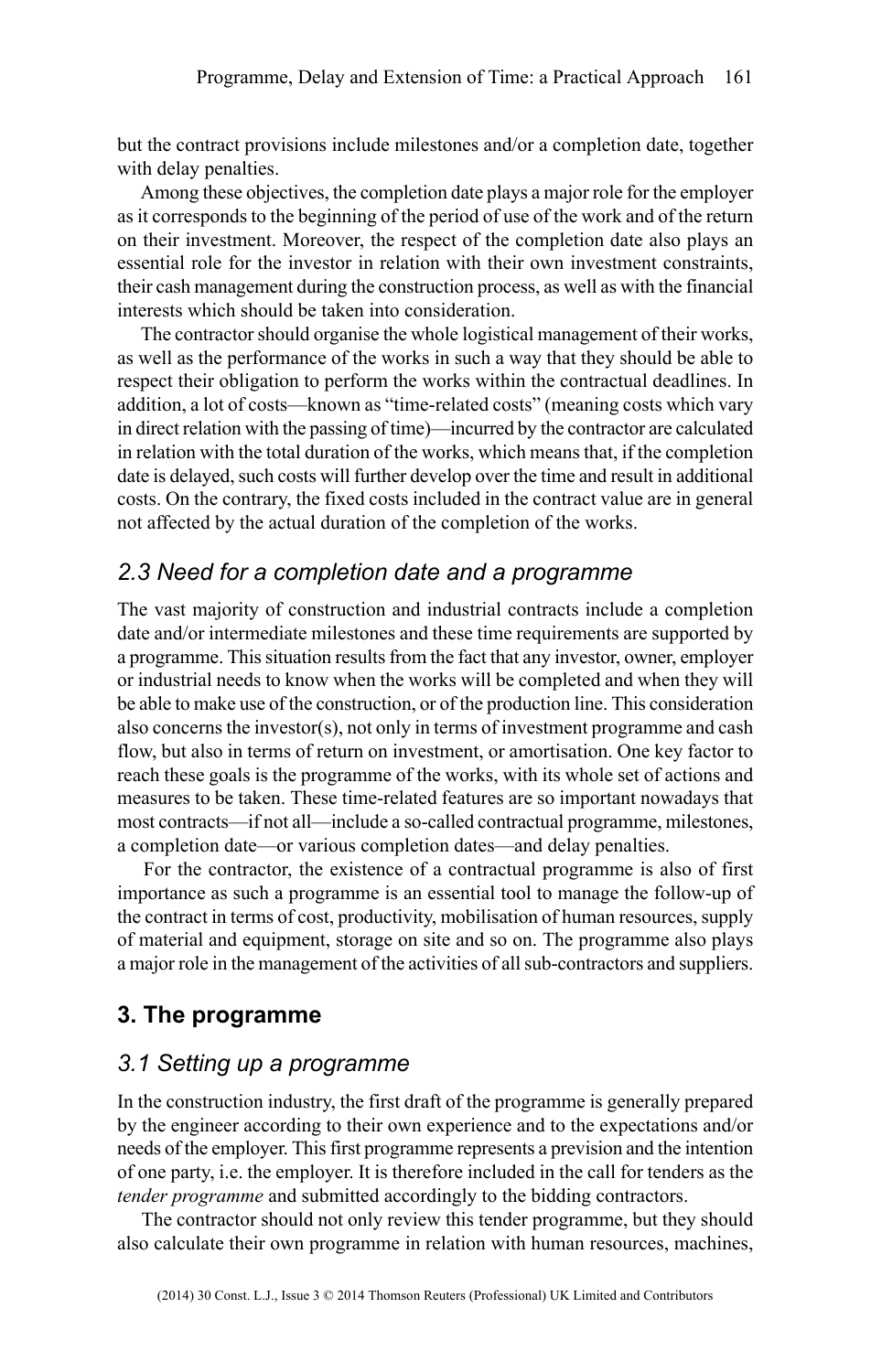equipment, productivity ratio, supply conditions, sub-contractors' and suppliers' resources and capacities. This contractor's programme is then included in their proposal and represents a commitment to the time for the completion of the works. Of course, the contractor's experience in preparing such a programme is essential, as well as the quality of the factual data which are included in it. This programme is submitted to the engineer/employer for their approval. The role of the engineer is to check the milestones and the completion date, but not to challenge all details of the programme. After its acceptance, this programme becomes the *contractual programme*.

It should be kept in mind that any programme represents a more, or less realistic view of a large range of tasks—the rational part—but also includes the forecasts and the intentions of the parties to the contract—the prospective part. In addition, such a programme also relies on the base conditions as mentioned in the bidding documents, the technical specifications and on the drawings, but also on assumptions to be evaluated according to the contractor's experience.

Therefore it should be underlined that any contractual programme includes a lot of risks to be borne by the contractor. For instance, the local conditions always represent a major risk as their impact on the actual programme development may be very difficult—if not impossible—to assess. As a consequence, the setting up of the programme is part of the risk evaluation of the project which is to be carefully carried out by the contractor before the signature of the contract.

#### *3.2 Role of the programme at contract signature*

Quite often, the consequences of the programme, and in particular the completion date, represent a major challenge, or even a big issue between the parties at the time of the signature of the contract. Both parties want to preserve their own direct interest: the employer is looking for a shorter duration of the works, while the contractor tends to avoid any risk leading to delay penalties.

This difference in the approach of both parties is well known and frequently represents a major source of future disputes as negotiations on the programme may be very tough under the pressure of the employer—who makes the final decision—and the contractor's stress in the hope of a new contract. It is not rare to state at a later stage that a reduction of the duration has been agreed upon without thorough consideration of all possible consequences.

Nowadays, in any case, the contractual programme—sometimes known as the "baseline programme"—is generated with the help of a critical path method project planning system, supported by specific software running on a computer. Such a programme usually includes many different levels of details. It also includes all milestones and deadlines, as well as the completion date and mentions all detailed activities for each part of the project, or scope of works. Each activity is represented by its starting date (the outset of the activity) and its finishing date (the end of the activity), its duration in working days and the corresponding allocated resources. These activities are connected with system links—e.g. the outset of the activity B depends on the end of the activity A—and the critical path is then calculated by the software.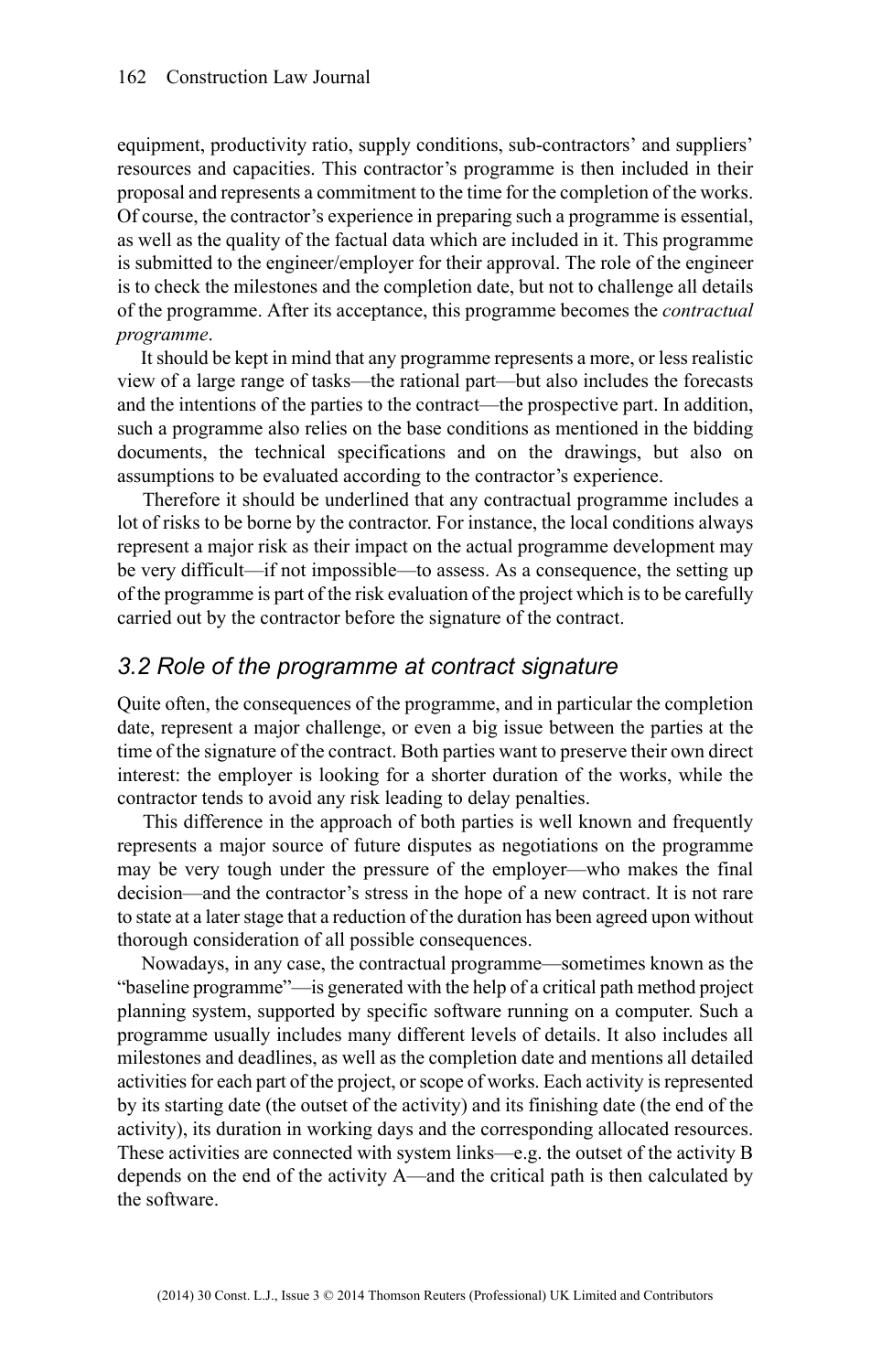## *3.3 Follow-up of the programme—the revised contractual programme*

The contractual programme set up at the outset of the performance of the works offers a prospective picture reflecting the intentions of the parties. This picture should not be considered a result, but rather a starting point for an evolutionary process. After the beginning of the works, the programme should be updated by the contractor at regular intervals and submitted to the employer for information and approval. The programme is a record of the past activities—the as-built situation—and a forecast for the future activities. In case the programme should be modified for any reason, the contractor, after agreement with the employer, should issue a *revised contractual programme*.

Thus the programme should not be considered a fixed picture, but should be used as an evolutionary tool to plan the project development and the measures to be taken by the contractor in order to respect the completion date. It is therefore essential regularly to update this picture according to the actual events which develop during the contract implementation.

It is one of the major tasks of the contractor's project management to *update* the programme on a regular basis in such a way that the updated programme still reflects the actual progress of the works, but also the future consequences of any delay event. Another important task is to *inform* the employer and their own company—including the sub-contractors and the suppliers—of any delay and to *propose* the required mitigation, or acceleration measures. Such a detailed review at regular intervals is essential for both parties, as it allows planning correcting measures—mitigation, or acceleration—at a point when it is still possible to react in such a way that any delay may be partially, or totally compensated.

#### *3.4 Use of the contractual programme*

The programme is not only a contractual document, but also a management tool and more particularly an essential *communication method*. The follow-up of the programme and its review at regular intervals is a key point for communication between the parties and should be used as an early warning signal by the contractor in case a delay begins to appear. In particular, once a delay event occurs, the programme is to be used as basis for the impact the delay may have on the completion date. Such a procedure is required to analyse the consequences of a delay event and to prepare a contractor's claim in view of justifying an extension of time. In addition, many softwares take into account the costs of the various activities, namely the cost of the project, and allow the contactor to operate a cost controlling at any time during the performance of the works.

## **4. Delays, acceleration and extension of time (EOT)**

#### *4.1 Origin and causes of delay*

The characteristics of the construction contract—see section 2.1 above—show that the construction activity is linked with a large number of events which may have an influence on the progress of the works and on the completion date. The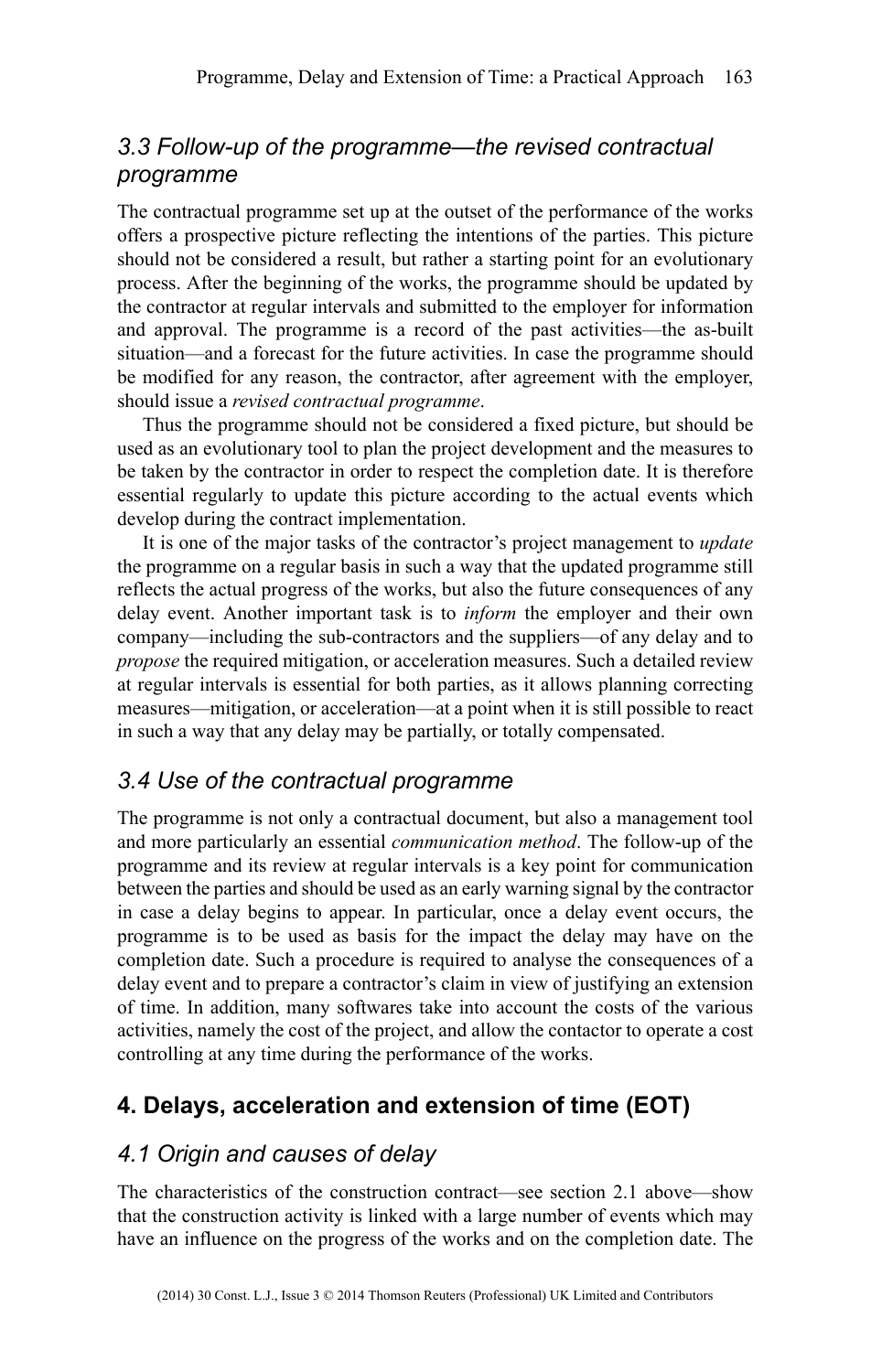comparison between the initial contractual programme—the intention—and the revised contractual programme—the reality—highlights a "difference" between two observations made at different times. This difference may be close to zero, but in most cases it represents either a gain in time—the actual progress is ahead of the programme—or a delay.

The origin of a delay may result from numerous causes, such as:

- late delivery of the execution drawings;
- variation in the scope of works;
- late decision—from one, or the other party;
- late approval;
- change in the technical specifications;
- insufficient productivity;
- lack of quality—correction works;
- weather conditions;
- unforeseeable physical conditions;
- supply issues;
- technical issues;
- unqualified sub-contractor;
- customs administration;
- transport issues.

From the above, it results that in most cases the causes of delays and more particularly the corresponding responsibilities and consequences are attributable not only to the contractor, but also to the employer. Therefore the assessment of such issues requires a detailed and sometimes complicated analysis.

#### *4.2 Principles of delay analysis*

In order to clarify the responsibilities for a delay between the parties, it is necessary to make a clear distinction between "culpable" and "excusable" delay. Typically, a culpable delay, or contractor delay results from a *contractor delay event*—also known as contractor risk event - while an excusable delay, or employer delay results from an *employer delay event*. This distinction is not subjective but actually depends upon who bears responsibility for the delay event, which is essential for the assessment of the consequences of a delay.

In case of a culpable delay, the impact on the completion date results from the contractor's activity and responsibility and may lead—depending on the contract provisions—to delay penalties to be charged to the contractor.

On the other hand, an excusable delay entitles the contractor to submit a claim for an extension of time or EOT. The aim of an EOT is to relieve the contractor of liability for delay damages during the period prior to the extended contract completion date. Depending on the circumstances and on the contract provisions, the contractor may be entitled to compensation. For the employer, the benefit of the EOT is that it establishes a new completion date and prevents time for completion of the works becoming "at large".

A delay analysis must therefore be started by identifying and clearly distinguishing between contractor delay events and employer delay events. But sometimes such a clear distinction is not possible because of a complex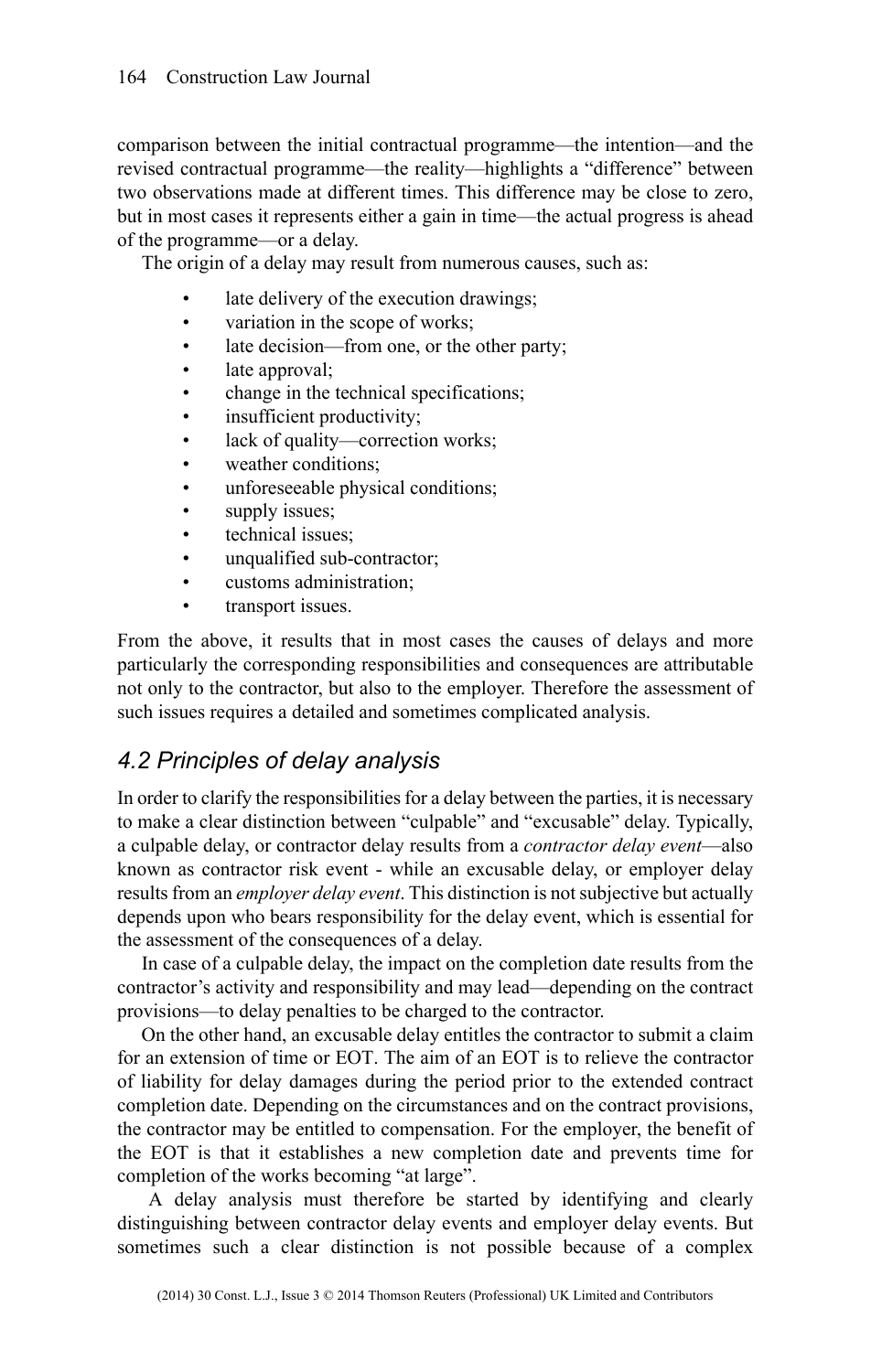inter-relationship between the events. In such cases, a possible approach consists in an assessment of the extent of the delay attributable to the employer—also known as compensable delay—and to make a reasonable estimate of the resulting costs.

## *4.3 Entitlement to an EOT*

## Culpable delay

In case of a culpable delay alone, i.e. resulting from a contractor delay event, there is usually no need to perform a sophisticated analysis of the consequences, as there is no entitlement to an EOT. The comparison between the actual—or as-built—programme and the contractual programme allows the identification of the delay. Depending on the contractual provisions, such a delay frequently allows for compensation in favour of the employer in form of delay penalties.

#### Excusable delay

In case of excusable delay alone, i.e. resulting from an employer delay event, most if not all standard forms of contract contain obligations for the contractor *to give notice* to the employer as soon as the employer delay event occurs. Later, when preparing their claim, the first task for the contractor is to identify the delay event, to clarify the responsibilities and to justify *the relation of cause and effect* of the delay event on the progress of the works. This point is considered essential by many dispute board members, judges, or arbitrators having to make a decision on such issues.

Then the contractor should perform a delay analysis according to a recognised method in order to demonstrate the impact of the employer delay event on the completion date and to justify the requested EOT. Such analysis should be done at the time when the delay event occurs. This allows calculating the final impact at that date and, moreover, to plan mitigation, or acceleration measures for the moment when such measures may really be implemented.

Unfortunately, such a delay analysis is very frequently not performed at the time when the delay event occurs, but at a later stage, or even later, at the end of the performance of the works. In such cases, the keeping of accurate *contemporary records* by the contractor is essential for the analysis which should be carried out on the basis of a simulation of the existing as-built programmes at the date of the event. There are many methods to analyse delays and their impact on the programme. The best method may be selected on the basis of the type of demonstration which should be achieved and by taking into account the advantages and disadvantages of each method.

In some cases, the responsibility for the delay event is shared by both parties to the contract. In this situation, a possible approach is to assess the issue on a case by case basis in taking into consideration the role and the responsibility of each party in the occurrence of the delay event and in the relation of cause and effect between the event and the delay.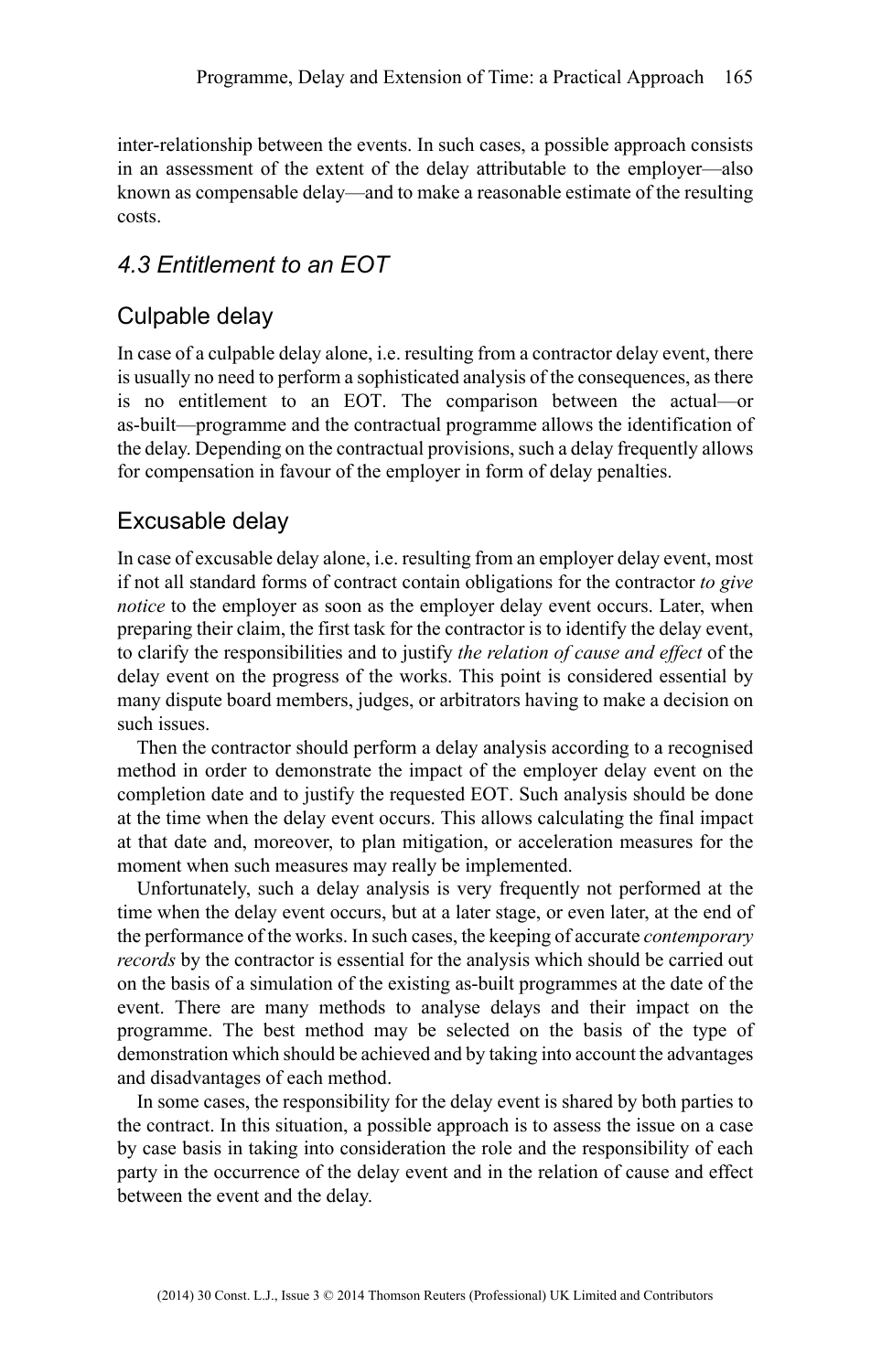### Concurrency of delays

In many cases, the problem is more complex as the programme is actually affected by a contractor delay event and an employer delay event which happen at the same time. In other words, a contractor delay to completion occurs *concurrently* with an employer delay to completion. The situation is similar when two, or more delay events arise at different times, but the effects of them are felt at the same time. In such a case it is more correct to speak about the concurrent effect of sequential delay events.

Concurrency is a contentious issue because there are different views on the correct approach to concurrency. Guidance given by many protocols considers that the contractor's concurrent delay *should not reduce* any EOT due to the contractor as a result of the employer delay.

In any case, it is necessary to carry out analyses of each delay *separately* and in the sequence in which they arose. This analysis is essential for determining whether any compensation will be due for the employer delay.

#### *4.4 Disruption of the works*

In general terms, disruption of the works, as distinct from delay, is disturbance, hindrance, or interruption of a contractor's normal working method, resulting in lower efficiency. In other words, disruption of the works corresponds to a loss of productivity, or the interruption of the progress of the works. The consequence of disruption may, or may not be a late completion of the works. If the completion of the works is delayed, the contractor is entitled to claim for an EOT. If the contractor finishes the works by the completion date, they will not have to claim for an EOT, but may claim for the cost of reduced efficiency of their workforce. Not every disruption leads to compensation. The contractor will be able to recover disruption compensation only if the employer causes the disruption.

#### *4.5 Acceleration measures in case of delay*

Acceleration measures refer to any measure taken by the contractor in order to make up for a delay, partially, or totally. In case of a contractor delay event, the challenge for the contractor is usually to reduce, or to avoid delay penalties due to the employer. But acceleration measures may also be taken by the contractor in case of an employer delay event, or in case of concurrency of delays. Typical acceleration measures include:

- improved human resources;
- night shifts:
- additional material, machines and/or equipment;
- simultaneous execution of activities which were originally planned in chronological sequences;
- use of a specific execution method allowing a faster progress of the works;
- use of additional sub-contractors (if a simultaneous execution of activities is possible).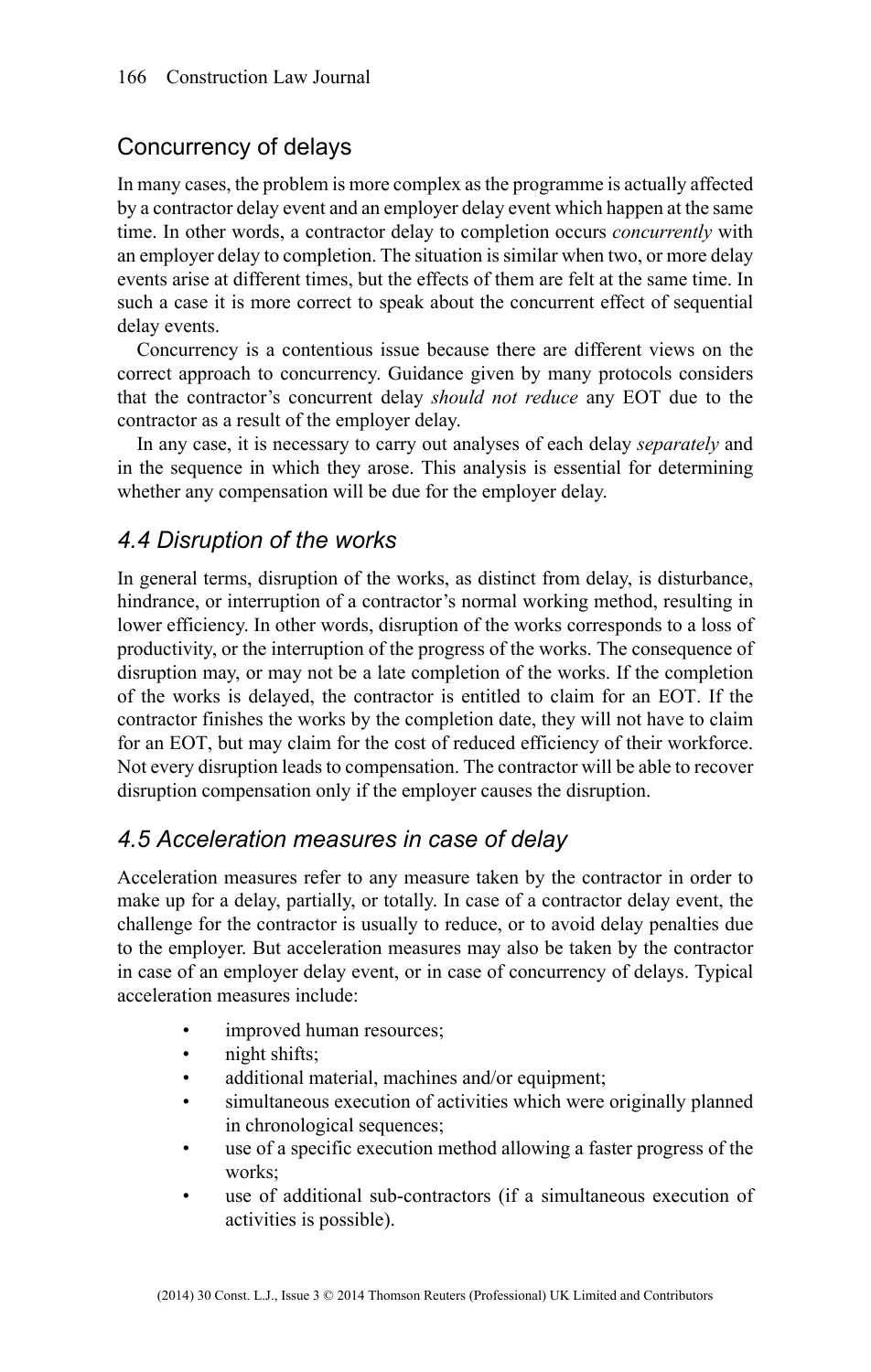Acceleration measures must be introduced in the programme and their impact should be taken into consideration when assessing the entitlement to and the extent of an EOT. A comparison between the two programmes with and without acceleration measures allows the assessment of the impact. In addition, it should be noted that any acceleration measure has a cost which should be taken into consideration when assessing the costs of the delay and their compensation. If the delay was caused by the employer, the use of acceleration measures gives rise to a right to compensation for the contractor.

## **5. Compensation of delay costs**

In general, a delay results in additional costs. In practice, the question of who should bear the costs of the delay is often contentious. At first it should be noted that entitlement to an EOT*does not automatically* lead to entitlement to compensation. In some standard forms of contract, the contractor is required to claim for the entitlement to an EOT under one provision of the contract and to claim for its compensation under another provision. Before assessing compensation, they must consequently identify in the contract provisions any specific condition which governs such compensation.

#### *5.1 Compensation in cases of contractor delay events*

In general, any prolongation costs resulting from contractor delay events should be borne by the contractor and there is no compensation.

## *5.2 Compensation in cases of employer delay events*

Prolongation costs resulting from employer delay events are compensated by the direct costs for the change, or variation of the works and by the contractor's costs for prolongation and disruption. Such costs are also known as time-related costs.

The valuation of the direct costs (labour, plant and material) for the change, or variation of the works must be made by the contractor with all required details according to the provisions of the contract (variation clause) and in such a way that the presentation of the valuation should be understandable by the other party and/or the judge, or a neutral expert.

The valuation of the contractor's costs of prolongation and disruption includes the extended use of time-related resources, notably the site overheads. But compensation for prolongation may also include other additional time-related resources, or any type of recoverable loss incurred by the contractor and resulting from employer delay events. Of course, the recovery of prolongation compensation depends upon the contract provisions and the cause of the prolongation.

A good approach is to consider that compensation for prolongation should not be paid for anything other than work actually done, time actually taken up, or loss and/or expense actually suffered. In other words, the compensation for prolongation caused by other than variations is based on the *actual additional costs incurred* by the contractor. In such case, it is up to the contractor to demonstrate that they have actually suffered loss and/or expense, if they want to be entitled to compensation, unless the contract provides otherwise.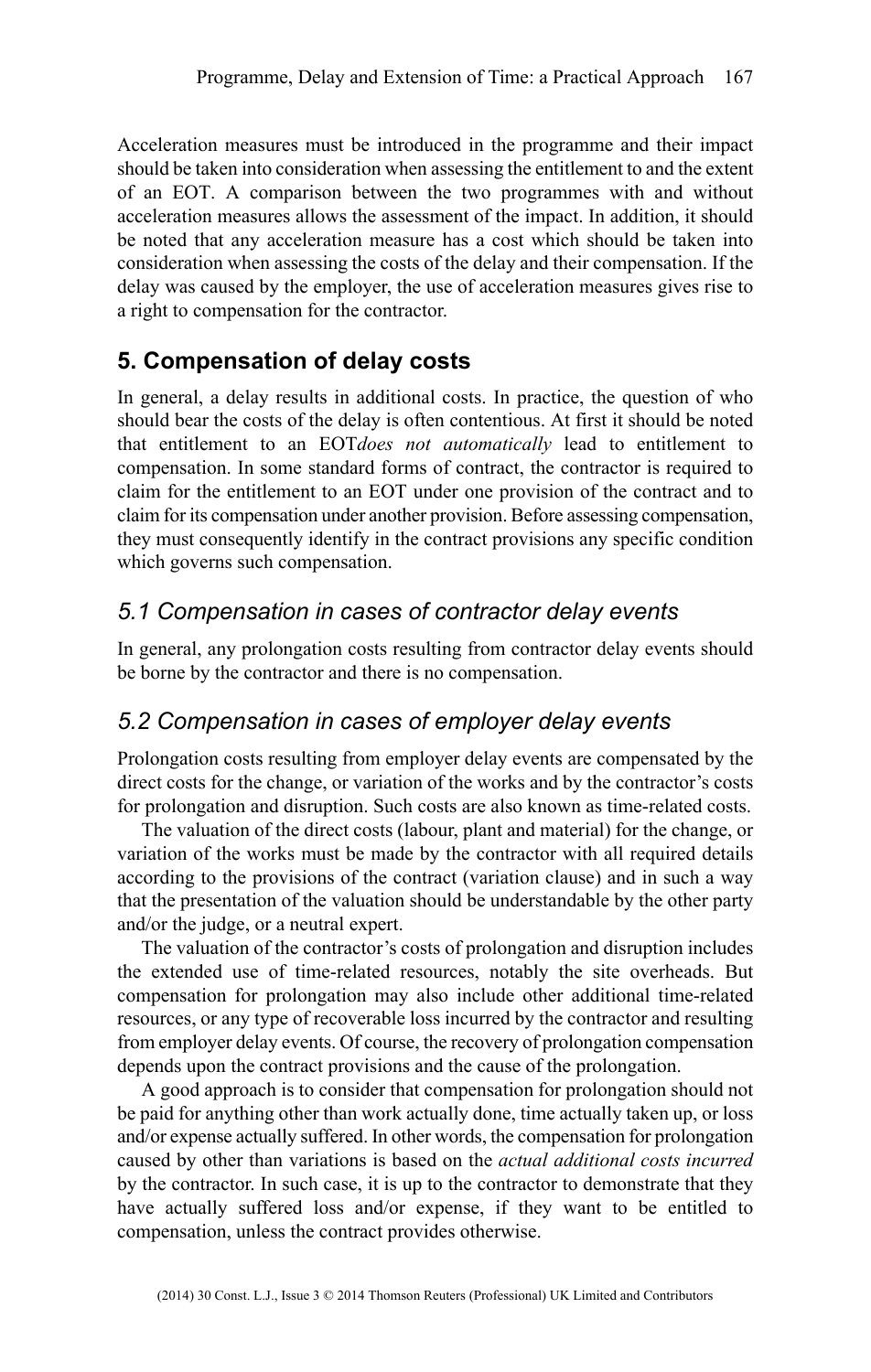Another very useful approach is to be found in some contracts where TRC—time-related costs, which occur in cases of delay—are defined in the contract by a global unit price per day. It means that the mechanism leading to compensation in case of an approved EOT is already agreed upon by the parties and is not subject to additional negotiation and agreement. The principal advantage of this approach lies in the fact that the contractor is not obliged to prove the incurred costs. The valuation of the compensation results from a simple calculation.

## *5.3 Compensation in case of concurrency of delays*

Concurrency of delays is one of the most contentious issues in the determination of recoverable prolongation compensation. Basically, it seems appropriate to consider that if the contractor incurs additional costs caused by both employer and contractor delays, they may not recover compensation for the employer delay event unless they are able *to separate* the loss and/or expense (additional costs) caused by the employer delay from those caused by the contractor delay. Actually, the prolongation will be compensated if the contractor can prove that their losses result from the employer delay.

Accordingly it seems appropriate to consider that if the contractor would have incurred the additional costs *in any event* as a result of their own delays, they will not be entitled to recover those additional costs. This means that the contractor will be entitled to compensation only for any period by which the employer delay *exceeds* the duration of the contractor delay.

For such an analysis, the contractor should be able to submit the following documents:

- As-planned programme, including the as-planned critical path. This programme should be realistic and achievable in terms of productivity and progress of sequences.
- As-built programme, including the as-built critical path. This programme should be in line with the progress records and monthly reports.
- Identification of activities and periods of time resulting from employer delay events.
- Identification of activities and periods of time not included in the scope of works but at contractor's risk as to their costs.
- Identification of costs attributable to the two above activities.

Such an analysis should be coordinated with the analysis carried out by the contractor to claim their entitlement to an EOT.

## *5.4 Period of reference for the assessment of prolongation costs*

The question is to know which period of reference of the programme should be used when assessing the prolongation costs: is it the period when the employer delay event actually occurs, or the extended period at the end of the contract? The answer to this question depends logically on the nature of the costs incurred by the contractor as a result of the employer delay event.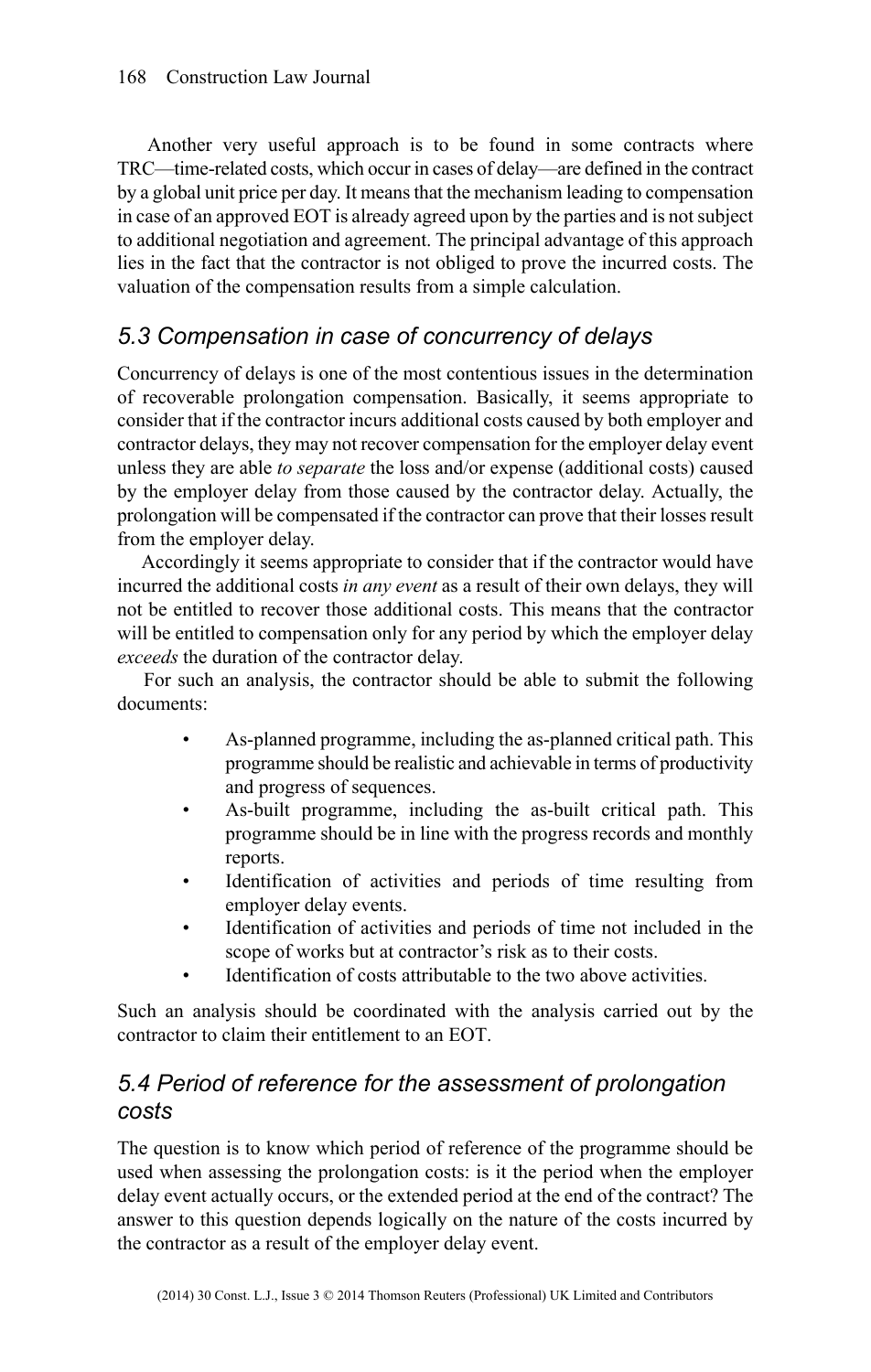- If the contractor suffers costs directly related to the period when the employer delay event occurs—e.g. manpower, machines or equipment which are prevented to work during a specific period—then the assessment of prolongation costs should be carried out by reference to this period. In this way, the assessment is carried out with reference to the period when the amount of expenditure (daily, or weekly amount) actually corresponds to the costs incurred by the contractor.
- If the contractor suffers costs in relation with the extended period at the end of the contract—e.g. site facilities/equipment, management/supervision which remains mobilised for a longer time on site at the end of the contract—then the assessment of prolongation costs should be carried out by reference to this period.

## *5.5 Approach for assessing the disruption costs*

Only in cases where the employer causes the disruption, the contractor will be able to recover disruption compensation. The contractor is responsible to demonstrate that the disruption comes from an employer delay event and to establish the relation of cause and effect. To carry out a disruption analysis, it is necessary to understand what kind of work was carried out, when it was carried out and what resources were used. In this view, the contractor should keep all necessary records and submit them with their analysis.

One appropriate method to establish disruption is to make use of a technique known as the "*measured mile*". The aim is to compare the productivity on an un-impacted part of the works with the productivity on the impacted part. If such disruption is caused by the employer, it may give rise to a right to compensation either under the contract, or as a breach of contract. When establishing the compensation for disruption, it is necessary to isolate issues which can affect productivity, but are unrelated to the employer's liability. The contractor has an obligation to manage their own change efficiently and their failure to do this should not be compensated.

#### *5.6 Approach for assessing the acceleration costs*

The benefit and the cost of acceleration measures should be assessed in the light of responsibility for the delay.

- In case of culpable delay, resulting from a contractor delay event, the acceleration measures will allow the contractor to reduce, or to make up for the delay and to avoid partially, or totally the payment of delay penalties. In such cases, the costs of acceleration measures are to be borne by the contractor.
- In case of excusable delay, resulting from an employer delay event, the employer will benefit from the acceleration measures and a fair compensation should be assessed and paid to the contractor.
- In case of concurrency of delays, the analysis should demonstrate which part of the acceleration measures allows making up for the culpable delay and which part for the excusable delay. In general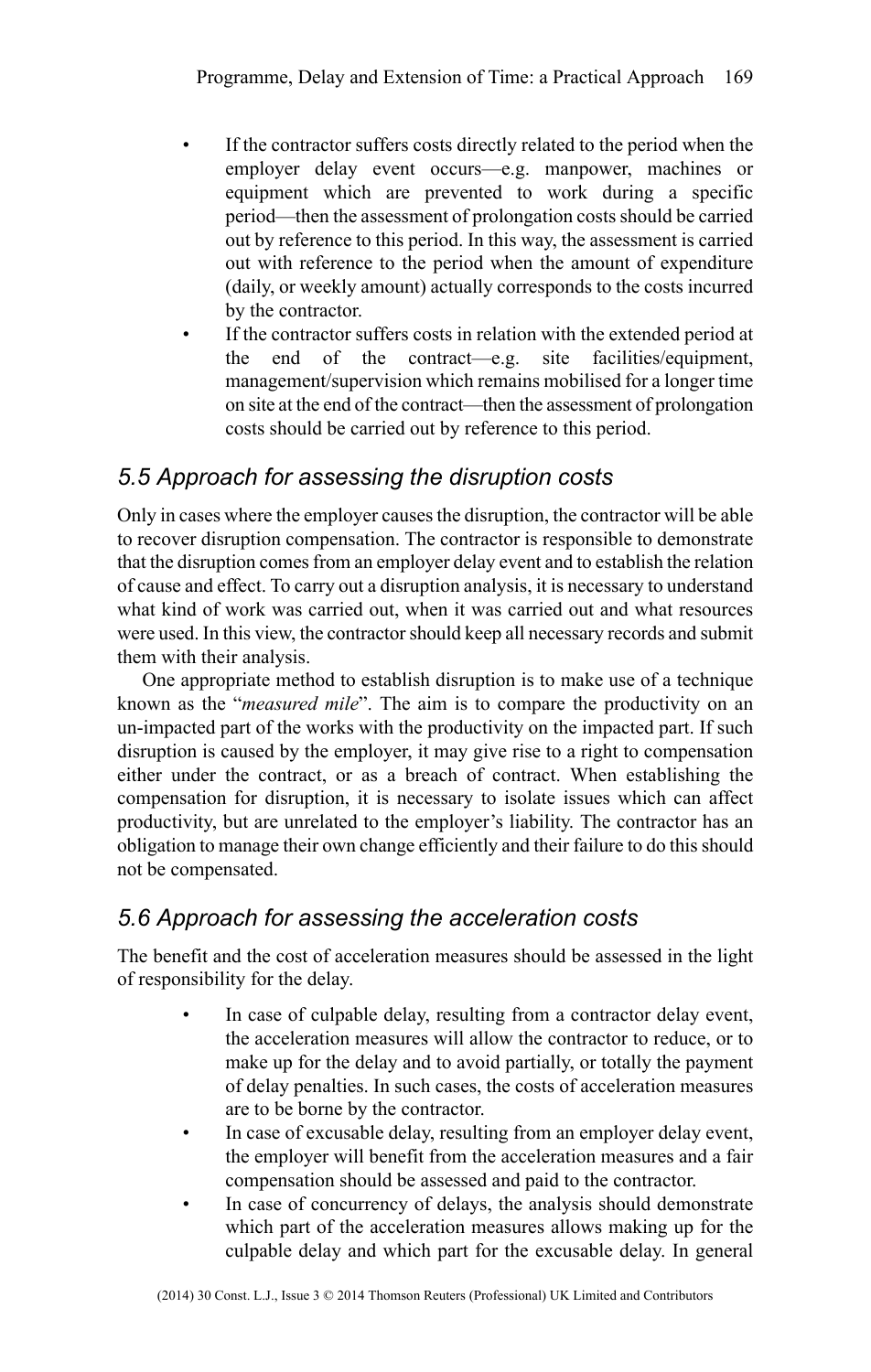terms compensation is due for the part of the acceleration measures which covers the excusable delay.

### **6. Recommendations**

### *6.1 Setting up and maintenance of programmes and keeping of records*

Practical experience shows that many disputes could be avoided if the parties properly monitored and recorded the progress of the works during the course of construction.

## Programme

According to contract provisions, or as soon as practicable, the contractor should summit a programme of the works, supported by a critical path method project planning software. In this programme, the contractor should clearly show the manner and sequences in which they plan to carry out the works. Practical experience shows that in addition to the contract requirements, the parties should reach a clear agreement on the programme which should cover:

The form of the programme: critical path network, software package, relevant activities, milestones, date of completion, essential decisions, or approvals and so on. Interaction with method statement: how the contractor intends to

construct the works and the resources they intend to use to do so.

• The deadline for the contractor to submit their proposal for the contractual programme. It should be kept in mind that sufficient time should be allocated to the contractor to plan their works properly. A procedure for obtaining acceptance of the contractual programme: the contractual programme represents a contractually compliant, realistic and achievable depiction of the contractor's intended sequence and timing of the construction of the works. Disagreement on the contractual programme should be treated as it arises and should not be allowed to continue throughout the project.

The requirements for updating and saving of the contractual programme: updating and saving of the programme provide good evidence on what happens on the project. In this view, the joint meeting is essential to ensure regular communication between the parties and to jointly check the progress of the works.

An agreement on the appropriate approach, or method of analysis in case of request for an EOT. Such an agreement may reduce the time investment and consequently the cost of such an analysis.

## **Software**

Many types of software are available on the market and it is therefore important for both parties to reach an agreement on the software to be used to produce the contract programme from the beginning and during the progress of the contract.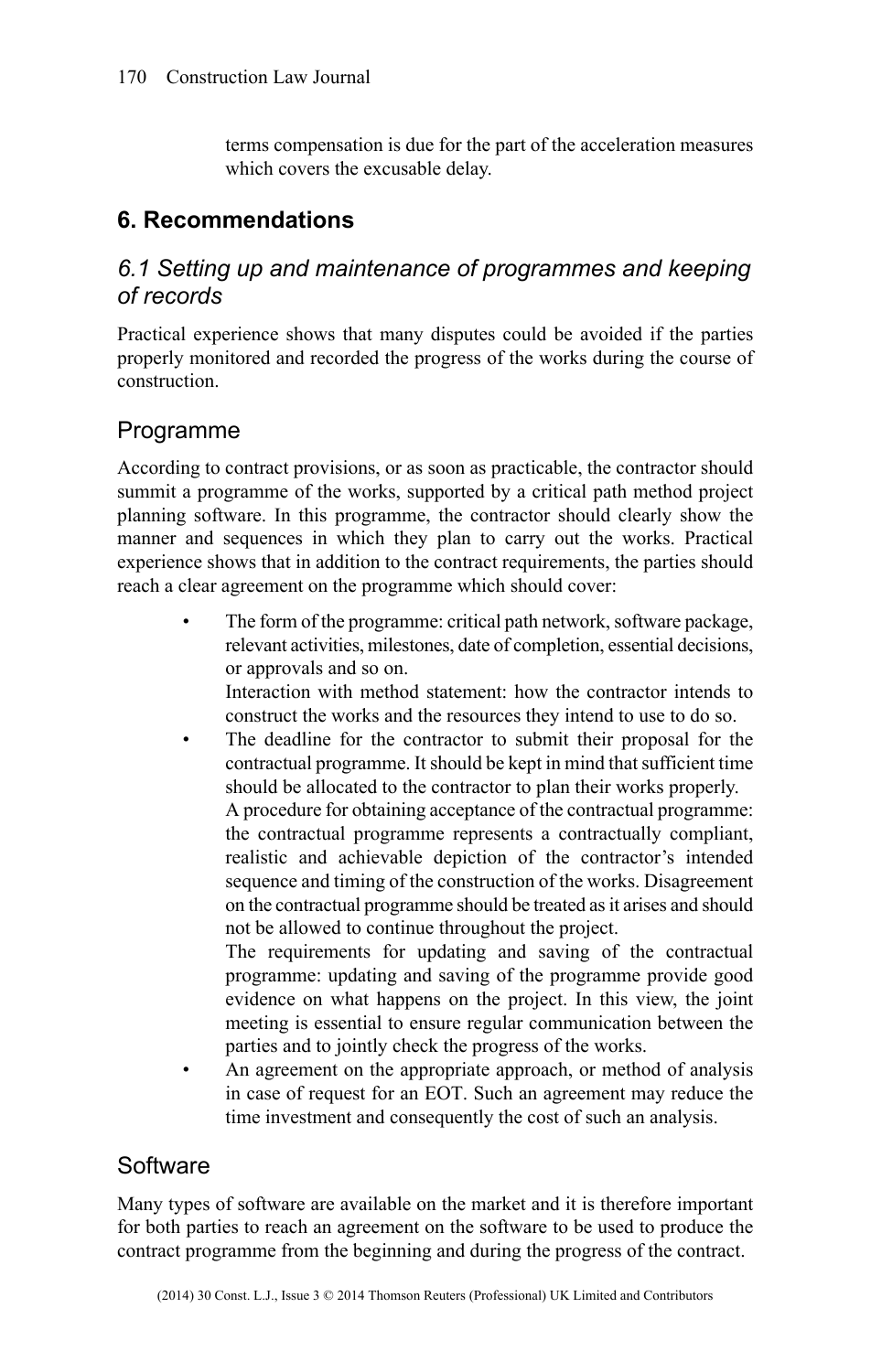## Record keeping

As mentioned above, the quality of the records and good record keeping are essential in any delay analysis and EOT procedure. This task should be carried out meticulously and at regular intervals by the contractor. The parties should reach a clear agreement on the records to be kept.

## Approach/method of delay analysis

It is recommended for both parties to agree on the approach and the method of delay analysis to be used to determine a delay to completion. Moreover, it is also useful to decide in advance who will carry out the analysis, i.e. a neutral party, or the contractor?

## *6.2 Assessment of EOT and its costs during the course of the project*

These recommendations highlight some key points to be followed in order to deal efficiently and accurately with EOT applications.

## Basic requirements

- The programme should be updated at regular intervals and the results as well as the corrective measures should be analysed and agreed upon by the parties in a joint meeting.
- Records should be kept and their registration should be checked.
- Any delay event should be treated as it arises, or as soon as practicable.
- A good communication between the parties is essential to deal efficiently with delay issues. In this view, the role of the joint meeting, held at regular intervals, is essential in the prevention of disputes.

#### EOT procedure

- The contractor should notify in due time any employer delay event.
- Any employer delay event should be treated as soon as it arises.
- The contractor should be able to demonstrate the relation of cause and effect.
- The contractor should demonstrate their entitlement to an EOT and should support their claim with all required records and documents.
- The choice of the method used to assess the EOT should allow the correct demonstration of the entitlement to an EOT.

If the submission is set up without respect of the above recommendations, there is an evident risk that the claim will be simply rejected, or that only a minimum EOT will be awarded.